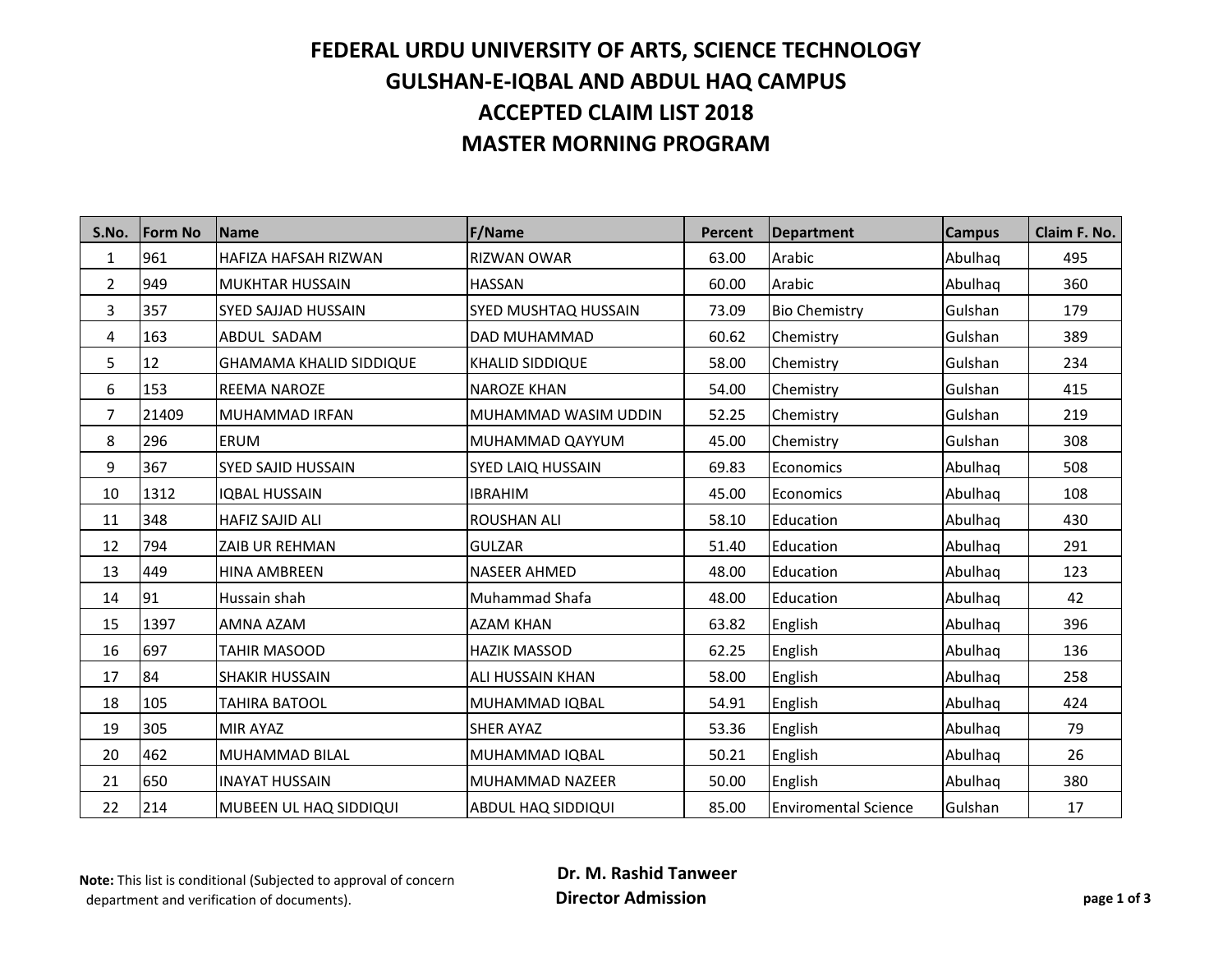## **FEDERAL URDU UNIVERSITY OF ARTS, SCIENCE TECHNOLOGY GULSHAN-E-IQBAL AND ABDUL HAQ CAMPUS ACCEPTED CLAIM LIST 2018 MASTER MORNING PROGRAM**

| S.No. | <b>Form No</b> | <b>Name</b>               | <b>F/Name</b>               | <b>Percent</b> | <b>Department</b>              | <b>Campus</b> | Claim F. No. |
|-------|----------------|---------------------------|-----------------------------|----------------|--------------------------------|---------------|--------------|
| 23    | 213            | <b>ABDUL AZEEM</b>        | <b>ABDUL HAKEEM</b>         | 81.96          | <b>Enviromental Science</b>    | Gulshan       | 18           |
| 24    | 902            | <b>SYED AHMAD SHAH</b>    | <b>SYED RAHMAT SHAH</b>     | 60.18          | <b>Enviromental Science</b>    | Gulshan       | 222          |
| 25    | 907            | <b>FAIZAN JALEES KHAN</b> | JALEES ANWAR KHAN           | 65.96          | <b>International Relations</b> | Abulhaq       | 300          |
| 26    | 409            | <b>SHAHJAHAN</b>          | <b>DIL MURAD</b>            | 51.13          | <b>International Relations</b> | Abulhaq       | 129          |
| 27    | 477            | MUHAMMAD AYAZ             | <b>GUL SATTAR</b>           | 77.83          | <b>Isalmic Studies</b>         | Abulhaq       | 335          |
| 28    | 71             | <b>NAZISH</b>             | MUHAMMAD SHAFIQ             | 51.00          | <b>Isalmic Studies</b>         | Abulhaq       | 341          |
| 29    | 319            | <b>SHAKIR HUSSAIN</b>     | <b>SARWAR HUSSAIN</b>       | 46.53          | <b>Isalmic Studies</b>         | Abulhaq       | 397          |
| 30    | 388            | <b>NAEEM SHAH</b>         | <b>PIR BAD SHAH</b>         | 50.00          | <b>Islamic History</b>         | Abulhaq       | 131          |
| 31    | 329            | JAFIRA BI BI              | <b>REHMAT ALI SHAH</b>      | 45.00          | <b>Islamic Studies</b>         | Abulhaq       | 36           |
| 32    | 830            | <b>FURDIL SHAH</b>        | <b>AFIYAT KHAN</b>          | 67.46          | M.Com                          | Abulhaq       | 33           |
| 33    | 118            | <b>SHAHID ALI</b>         | MUHAMMAD ASHRAF             | 65.27          | M.Com                          | Abulhaq       | 30           |
| 34    | 224            | <b>SHABBIR HUSSAIN</b>    | <b>ABDUR RAZAQ</b>          | 62.56          | M.Com                          | Abulhaq       | 274          |
| 35    | 420            | <b>GHULAM MUSTAFA</b>     | MUHAMMAD ALI                | 59.96          | M.Com                          | Abulhaq       | 60           |
| 36    | 143            | ZARAFSHAN MUHAMMAD SHAHID | MUHAMMAD SHAHID             | 57.43          | M.Com                          | Abulhaq       | 327          |
| 37    | 292            | AREEBA SALEEM             | <b>SYED MUHAMMAD SALEEM</b> | 53.07          | M.Com                          | Abulhaq       | 212          |
| 38    | 154            | <b>MAHAM IQBAL</b>        | RAO IQBAL AHMED             | 52.43          | M.Com                          | Abulhaq       | 245          |
| 39    | 20636          | <b>SANA YOUSUF</b>        | MUHAMMAD YOUSUF             | 50.82          | M.Com                          | Abulhaq       | 53           |
| 40    | 21776          | Rabnawaz                  | peer bux                    | 49.50          | M.Com                          | Abulhaq       | 485          |
| 41    | 295            | <b>MUHAMMAD ALI</b>       | <b>GHULAM MEHDI</b>         | 47.60          | M.Com                          | Abulhaq       | 172          |
| 42    | 908            | <b>ABDUL SAMAD</b>        | <b>ISRAR KHAN</b>           | 47.57          | M.Com                          | Abulhaq       | 110          |
| 43    | 453            | RAHEELA ABDUL KARIM       | <b>ABDUL KARIM</b>          | 47.27          | M.Com                          | Abulhaq       | 133          |
| 44    | 461            | <b>SANA MEHBOOB</b>       | <b>MEHBOOB ALI</b>          | 63.00          | <b>Mass Communication</b>      | Abulhaq       | 140          |

**Note:** This list is conditional (Subjected to approval of concern department and verification of documents).

 **Dr. M. Rashid Tanweer Director Admission page 2 of 3**